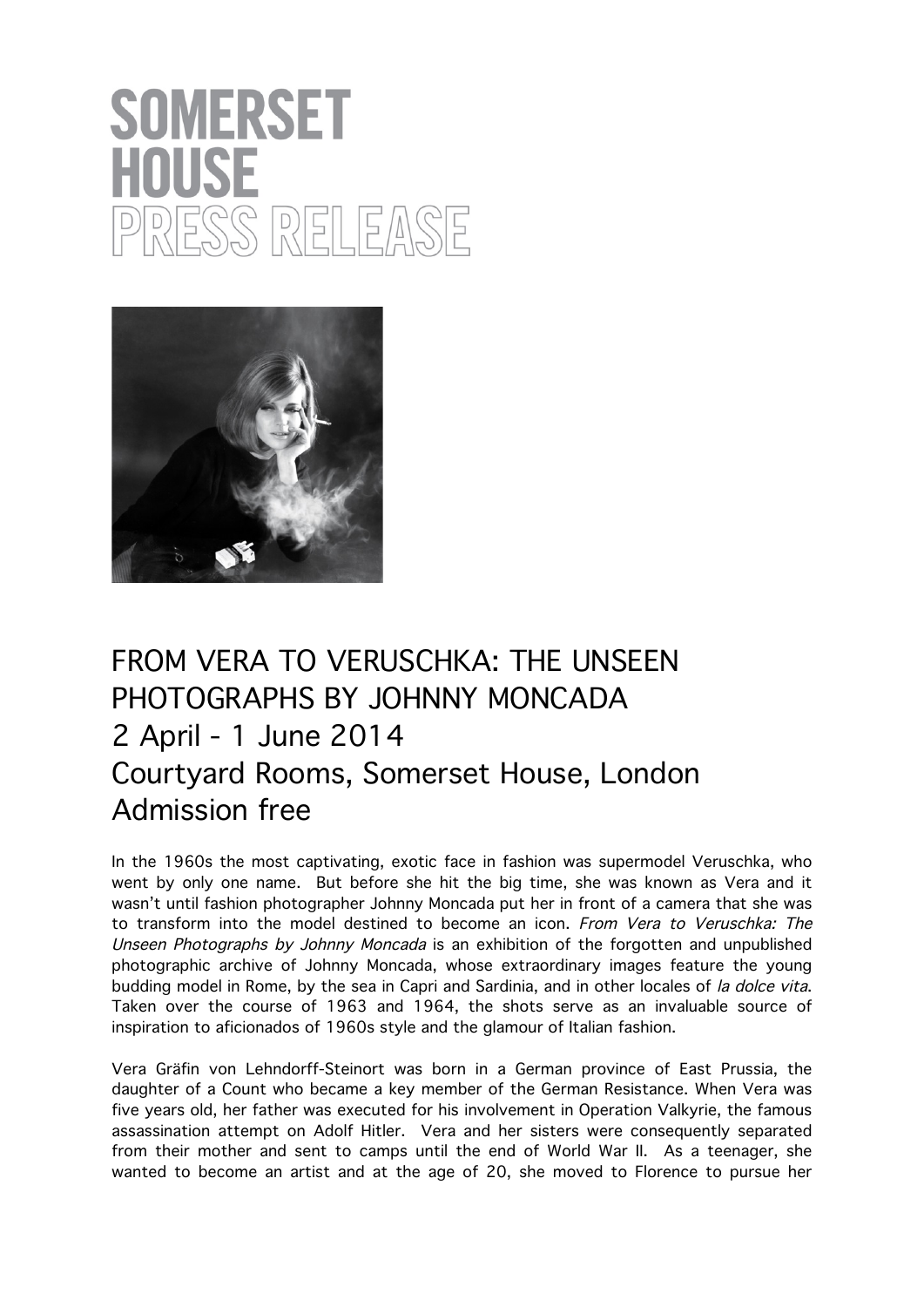dream. In the Tuscan capital she was discovered by photographer Ugo Mulas and encouraged to take up modeling. She moved to New York, but standing at a statuesque six feet tall with tawny, golden skin, Vera didn't fit to the feminine form of the time and struggled to get a single booking. Disappointed and disheartened, she returned to Italy, met Johnny Moncada who told her she was 'marvellous' and gave it another go. She said: "Our encounters meant a lot to me, and they transformed my point of view on being a model. The time I worked with Johnny was wonderful and liberating – like a dream … Everything began in Italy, and it was there that Johnny took my first pictures."

Not long after, she went back to New York but this time with a new, exotic name behind her – Veruschka – deciding a Russian-sounding moniker was more suited to her; her once-German hometown had become part of the Soviet Union in any case and in the Sixties she felt there was still a stigma attached to German heritage in the US and Europe. It was to be the start of a very successful career. Considered the world's first supermodel, she went on to revolutionise fashion's feminine ideal and became one of the highest paid models earning as much as \$10,000 a day. Yet she never forgot her meetings with Moncada, saying: "Perhaps you can see the beginnings of this transformation in Johnny's photographs. Even though I had evolved into Veruschka, in Johnny's photos I always remained Vera."

After Moncada's death in 2011, his daughter discovered three thousand of the unpublished photographs in a trunk that had been sealed for over forty years. The images show Vera in both beautifully staged and informal poses, dressed in the best of Italian fashion including Valentino, Irene Galitzine, Sorelle Fontana, Antonelli, Trico, Biki, Forquet, and Lancetti. Never previously exhibited, they capture a moment in fashion history and present a rare glimpse of the soon-to-be legendary model, transforming in front of Moncada's camera into the icon of Amazonian perfection that we came to know simply as Veruschka.

Curated by Moncada's daughter Valentina Moncada and creative director Antonio Monfreda, From Vera to Veruschka: The Unseen Photographs by Johnny Moncada will feature over 20 works, both in black and white and colour, and a video installation which takes the viewer on a behind the scenes journey through the dark room to the dolce vita locations.

The exhibition coincides with the release of the book by the same name, published by Rizzoli. From Vera to Veruschka, The Unseen Photographs by Johnny Moncada, edited and art directed by Antonio Monfreda, is priced at £47.50 and available on site from Somerset House's Rizzoli bookshop.